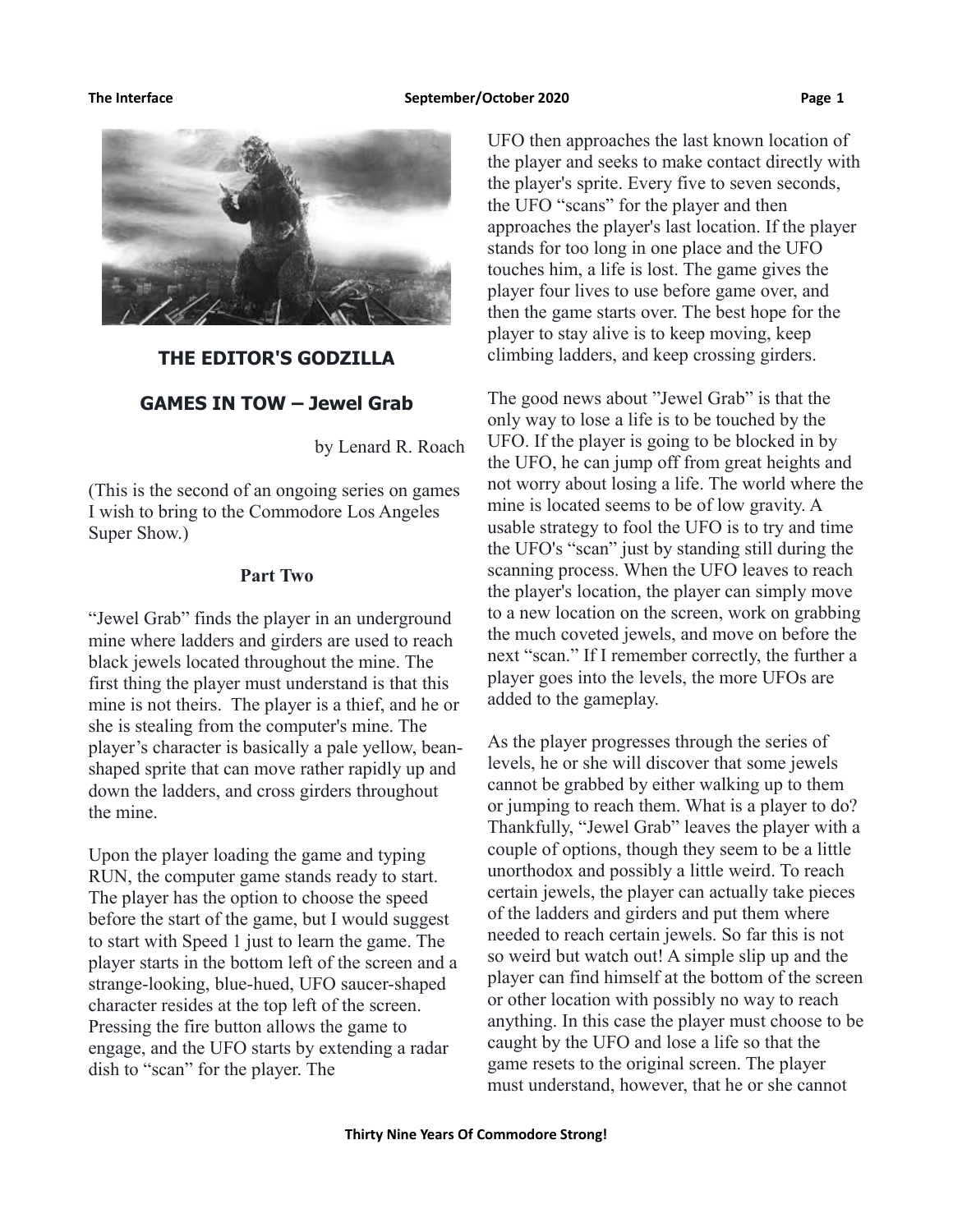grab several pieces of girder or ladder at one grab. The player can only collect one segment of either a ladder or girder at a time, go to where he or she wants to use it, place it, and go back to get more.

Now for the weird. As the player goes on deconstructing and building new ladders and girders, he can actually grab a recently used ladder or girder and remove it, just to place it where the player needs it. This creates a Looney Tunes type of effect like Wile E. Coyote standing over the canyon without any visible means of support and he doesn't fall. The sprite never falls unless the player steps off the ladder or girder and into the abyss, just to land on the bottom of the screen, or in this particular case, onto another extended girder or ladder. Yes, the player can rearrange the entire screen set up during the entire course of gameplay and can keep on doing this for as long as the UFO does not catch the player first.

Another great and helpful feature is the stopwatch that is located at one point on the screen. If the player can reach the stopwatch, all gameplay is stopped, except for the player's sprite, and then the player has about ten seconds of a break to do what he or she needs to do like build a girder bridge or an extension ladder in order to grab a beautiful black jewel. Sorry, player... only one use of the stopwatch per level.

"Jewel Grab" is a hard-to-play, thinking person's, dodge-'em type of game that is definitely full of action that will keep a player busy for hours trying to build girder bridges, extension ladders, and running from the UFO on patrol. When I typed in "Jewel Grab" and started playing it some thirty years ago, I had the hand-eye coordination and patience to deal with such games, but with my poor eyesight, impatience, and tremors setting in today, playing such games are becoming difficult. During my reboot of"Jewel Grab" in this day and age, I constantly found myself falling off ladders and accidentally jumping of the end of

girders and into the abyss usually into the waiting UFO and thus losing a life. Back in the day I had a plan on how to grab all the jewels on each level for several consecutive levels and still avoid the UFO. If I remember right, the best strategy is to go after the harder-to-reach jewels first and save the easy jewels for last. If the player just wants to score quickly, then he grabs the easier jewels first and leaves the harder jewels for the end of the level.

"Jewel Grab" is just one of several games that I will be bringing from Kansas City to Los Angeles and the CLASS event. Keep thinking good thoughts, and I will keep praying that soon we will have both a club meeting and a CLASS.

## **MONTHLY MEETING REPORTS**

by Robert Bernardo & Dick Estel

### **September 2020**

There was no club meeting in September due to the ongoing COVID-19 crisis. Things are still locked down. Keep hoping that we can meet again sometime soon.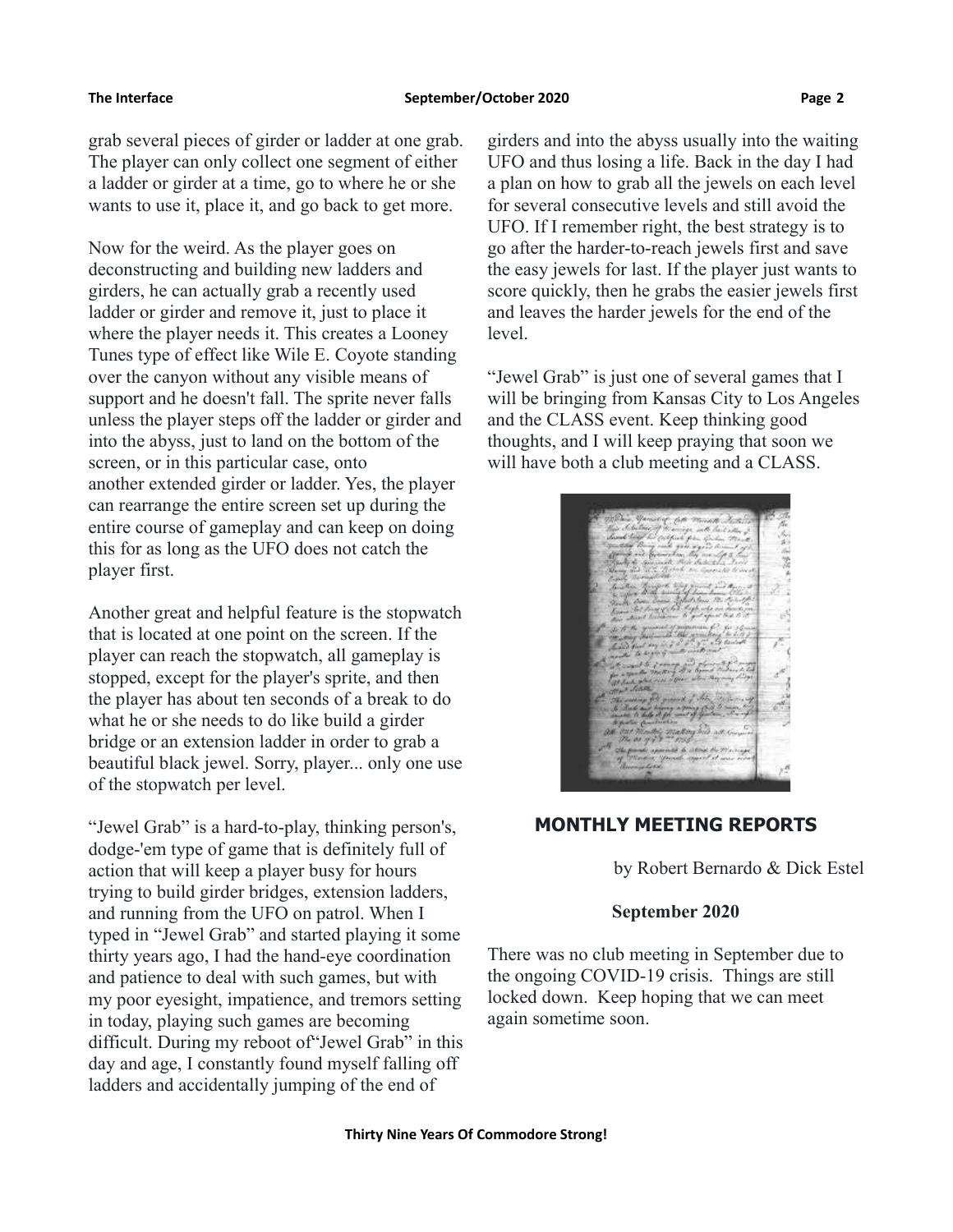### **October 2020**

### By Robert Bernardo and Dick Estel

Many years ago the club had an annual picnic in October, actually a potluck on the patio of a member who had a large tract of land and a beautiful home on the edge of the Fresno-Clovis metro area. This member and his wife passed away in the early 2000's, and after a couple of half-hearted attempts to meet in another member's backyard, we settled on an annual lunch which has a few well-defined guidelines:

It's held at a different restaurant from the one where we have our regular meeting. It's held at a different restaurant each year. There is no formal business, no demonstrations, and only minimal discussion of computer-related matters. Also family members are invited, and the club pays.

## **LUNCH IN THE TIME OF CORONAVIRUS**

Readers will certainly understand that this year we faced the greatest challenge ever – where and how to safely gather under the rules in place and within the members' comfort zone. Fresno County just allowed limited inside dining, but most of us are not ready to eat inside a restaurant. Some were even hesitant about the outside seating many venues now offer.

President Robert Bernardo scouted a number of locations and found that Casa Corona, an excellent Mexican restaurant in northeast Fresno, had sufficient outdoor seating and separation that we were comfortable scheduling our lunch there. As it turned out, we had only five in attendance; we sat at three different tables, and no other patrons were seated in our area. Attending were Robert Bernardo, Dick Estel, Dave Smith, Roger Van Pelt and his brother Aaron.

All of us had been adhering to safe practices – limited close contact with family members, no close contact with others, and masks in place when out in public.

We had not had a club meeting since February, so it was great to get together with friends once again. Discussion revolved around what we had been doing, how we were holding up, and especially Dave's regression to hippie days, since he had not been comfortable about getting a haircut.

Robert reported that AmiWest is still scheduled to take place later in October, with about 20 people expected. He was still uncertain about being inside with that many people, especially for the several hours he would normally spend at the event. With that uncertainty, he decided not to attend. Instead, he is planning a trip to Washington, to take items to repairman Ray Carlsen, with no-contact drop-off and pick-up.

All FCUG-sponsored Commodore events in 2020 were cancelled, but we are checking on the various venues, and hopefully the Commodore LA Super Show (CLASS) and/or Pacific Commodore Expo (PaCommEx) will be back in 2021.

Lunch photo: [http://www.dickestel.com/images/fcug517.](http://www.dickestel.com/images/fcug517.jpg) [jpg](http://www.dickestel.com/images/fcug517.jpg)

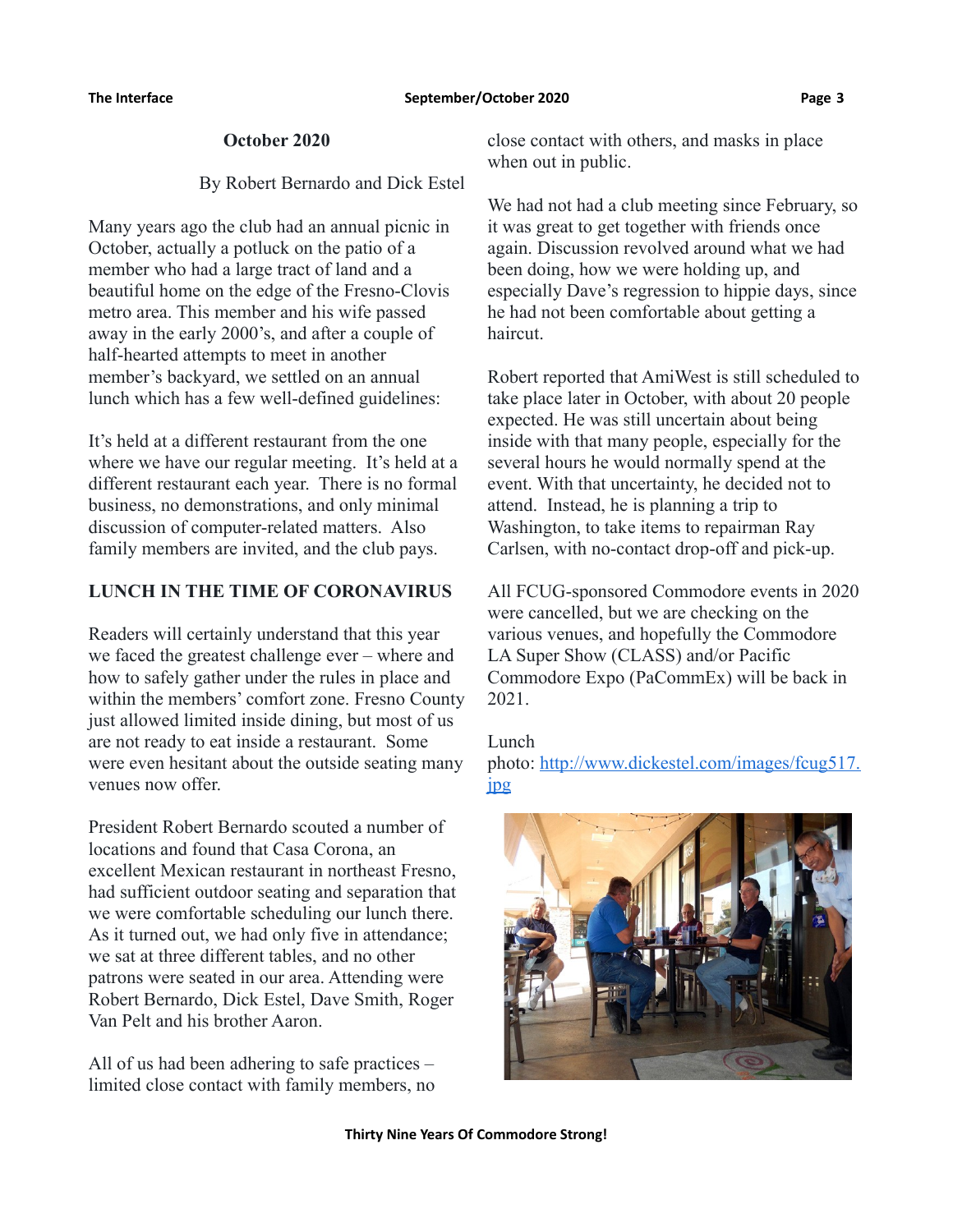## **AMIGALOVE INTERVIEW: JIM SACHS**

Jim Sachs, the legendary ground-breaking digital artist and game designer accepted to be interviewed by AmigaLove. The following is the result of that process as well as some additional information provided during our correspondence.

**AL:** Questions by Eric K. Hill of *AmigaLove* **JDS:** Answers by James (Jim) D. Sachs (pronounced "Sax")

**AL:** Right off the bat, Mr. Sachs, thank you so much for taking the time to do this interview. You've been one of my artistic heroes for decades, and I know I'm not alone in letting you know your art and games had a huge impact on my life. And for that, I want to sincerely thank you up front.

I'd like to actually start quite early in the Jim Sachs timeline. I read that you were in the Air Force. What was your role and rank when you separated from the military?

**JDS:** I was a Captain, a [C-141 Starlifter](https://en.wikipedia.org/wiki/Lockheed_C-141_Starlifter) pilot. I was stationed at Norton AFB in Southern California but traveled extensively. I was in for 6 years, and was 28 when I got out. The Air Force wanted to make me an Instructor Pilot, but it would have meant moving to Texas, so I got out instead.

**AL:** Did you ever receive classical art training before or after you left the military? Did you do any kind of professional artwork prior to becoming one of the leading and most innovative digital artists in the 1980s?

**JDS:** No. I've always done a lot of drawing and painting as a kid but no real training.

**AL:** What was the first computer you ever purchased?

**JDS:** A Commodore 64.

**AL:** What made you decide you wanted to become a computer programmer and artist for a career?

**JDS:** At the time, I didn't think of it as a career, just something interesting to do for a while. Making movies has always been my career goal.

**AL:** Back in the early to mid 1980s to be a digital artist often meant one needed to learn to program. Did you teach yourself to program? What resources were you able to obtain in order to do this back then?

**JDS:** I bought books on 6502 machine language and taught myself.

**AL:** Your first published work was "[Saucer](https://en.wikipedia.org/wiki/Saucer_Attack!)  [Attack" for Commodore 64](https://en.wikipedia.org/wiki/Saucer_Attack!) in 1984, correct? Was this the project you used to teach yourself to program, or had there been earlier experiments?



*Saucer Attack, Jim Sach's famous C64 game*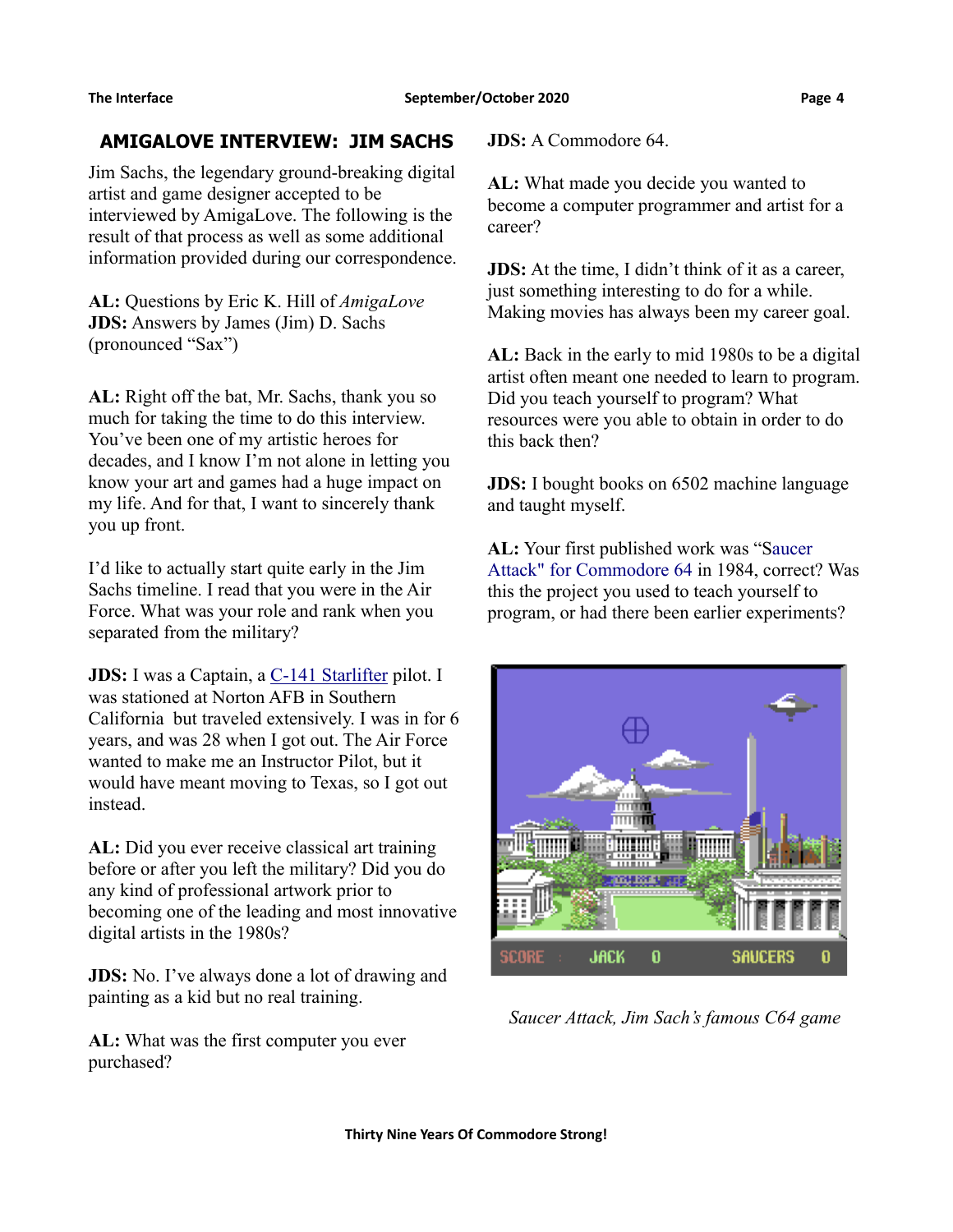**JDS:** After buying the C-64, I spent a few weeks typing in programs from magazines, then realized I could do better creating them from scratch. Saucer Attack was my first effort, then I started on Time Crystal, but abandoned it when the Amiga came out.

**AL:** At what point did you make the move to Amiga?

**JDS:** I had been monitoring its progress through magazine reports even before Commodore took it over. When that happened, I flew to Commodore headquarters in Pennsylvania, and got Developer's status on the Amiga.

**AL:** What was your professional relationship with Commodore? Were you ever an official employee?

**JDS:** I was always an independent contractor, though I did several jobs for them.

**AL:** Were you an employee of Cinemaware or a contractor?

**JDS:** I was their Art Director, but still independent. The grueling schedule was not for me, and I left after the one project.

**AL:** Were you an early adopter of Deluxe Paint or Graphicraft (both programs look quite similar it's sometimes hard to tell what came first)? What were your preferred art tools in the early days of your career?

**JDS:** Graphicraft was a very simplistic paint program written by RJ Mical, mostly to allow the Amiga in-house artists to show off what the Amiga could do. It was ported almost verbatim by Aegis, and called Aegis Images. I used both extensively for the first couple of months on the Amiga. Then Dan Silva created Deluxe Paint, which was light-years ahead of anything else, and I immediately switched to that.

**AL:** [Defender of the Crown,](https://www.amigalove.com/games.php?game_id=32) for me and others, was when your name really "hit the scene" in a most powerful way. The first time I saw the game was actually on a Commodore 64. And even though that port pales in comparison to the Amiga version, at the time it made my jaw hit the floor (plus the SID music is pretty fantastic). I couldn't believe what you'd accomplished and, frankly, I think it was a watershed moment in computing and gaming history demonstrating what was possible years ahead of its contemporaries. Can you talk about the process you employed to bring such realistic digital paintings and animations to life from concept to finished piece?

**JDS:** I put dots on the screen. One at a time at first. Green dots for grass, blue dots for sky, gray dots for castle blocks. Hour after hour. I was happy if I got one square inch of the screen done in a day. The first screen (the Saxon castle in the distance) took about two weeks. After Deluxe Paint came out, I was able to create a screen in 3 or 4 days.



*A self-portrait and the aforementioned castle in a different scene as presented on the cover of Amazing Computing magazine, Volume 2 Number 4.*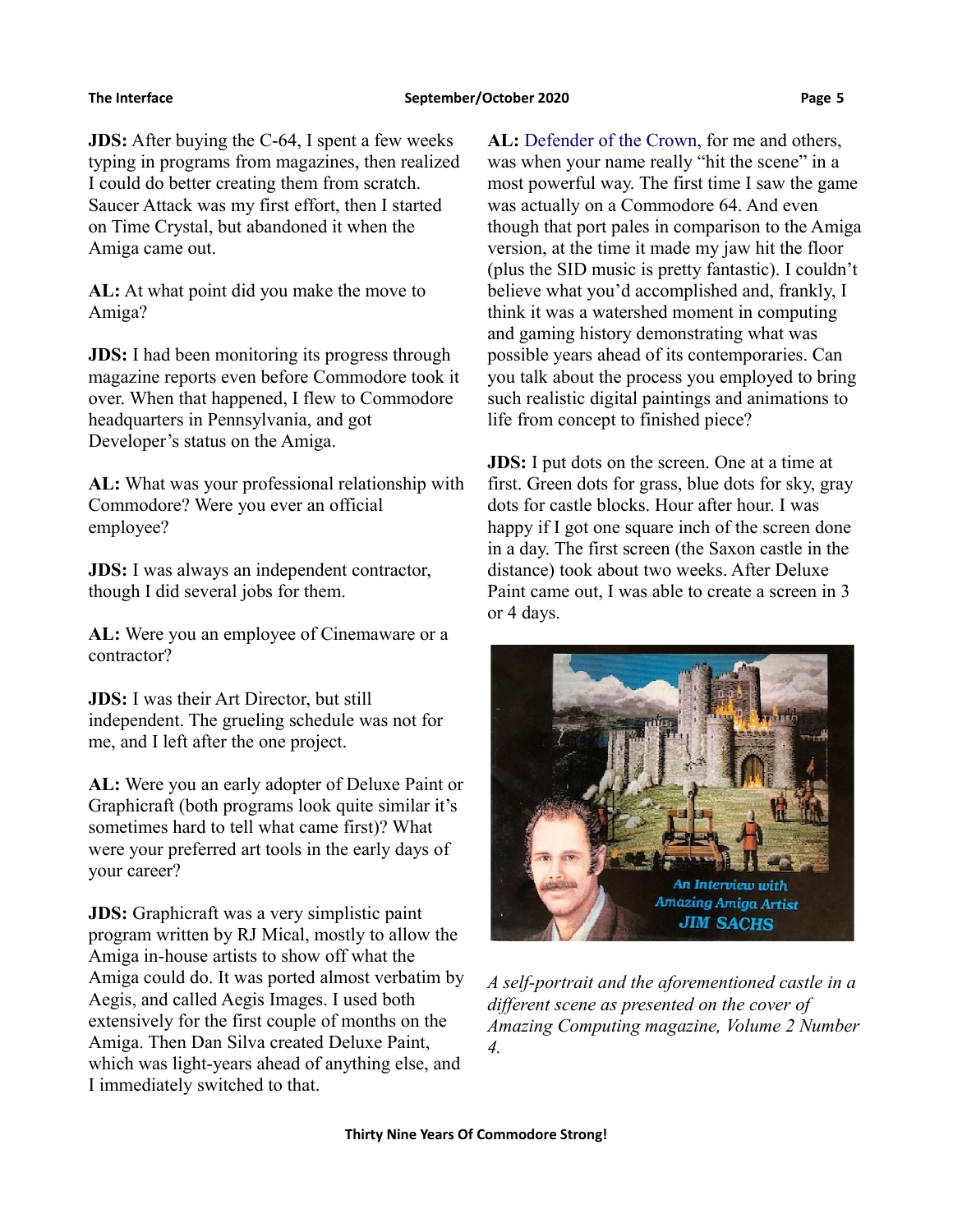**AL:** Can you describe the team dynamic on the original Defender of the Crown at Cinemaware? Were you responsible for all of the graphics? Were you provided hardware and software or did you have to use your own personal gear?

**JDS:** As Art Director, I was responsible for all the graphics, but I didn't create everything myself. I would go to user groups and look for artists who could rough-in some of the screens, then I'd finish them myself. At one point, I think I had about 10 people working on various screens. All paid out of my meager allotment, of course. Same with software and equipment.

**AL:** Back in the day, people with your level of talent were few and far between. One other artist sometimes mentioned alongside you is Avril Harrison. Did you ever meet or work with Ms. Harrison? Who were some of the people you watched and respected during the exciting early days of the Amiga?

**JDS:** I admired Avril's work, especially the iconic King Tut pic, but I don't think I ever met her. Also, the Amiga in-house artists, Jack Hager and Sheryl Knowles. I hired Jack to rough-in the Brigands scene in Defender. Another artist, Joel Hagen, did some innovative work for JPL -- a mock-up of an exploration of an alien world.

**AL:** The games you were directly involved in that I know of include Defender of the Crown (1 and 2), Ports of Call, Who Framed Roger Rabbit and Centurion - all praised for their graphical excellence. Were there any others I might have missed?

**JDS:** I did the graphics for an easily-forgettable game called Arazok's Tomb. There were also a few individual scenes and opening sequences for various games, such as Ultrabots. Also, proof-ofconcept animations for Mattel's Power Glove.

**AL:** When you did your series of Porsche illustrations, what was the purpose of those? Did you own a Porsche at the time?



*Porsche illustrations by Jim Sachs.*

**JDS:** No, I've never owned a Porsche, though I restored a 911 for a friend. The purpose of those screens was simply to stretch the graphics capabilities of the Amiga to the limit and develop a reputation

**AL:** Some of the artwork found in your unreleased  $20,000$  Leagues Under the Sea is simply *breathtaking*. Did you use a drawing tablet of any kind to produce the artwork? How long would a scene like, for example, the shipwreck, take you to complete?



*Amiga Lagoon, by Jim Sachs.*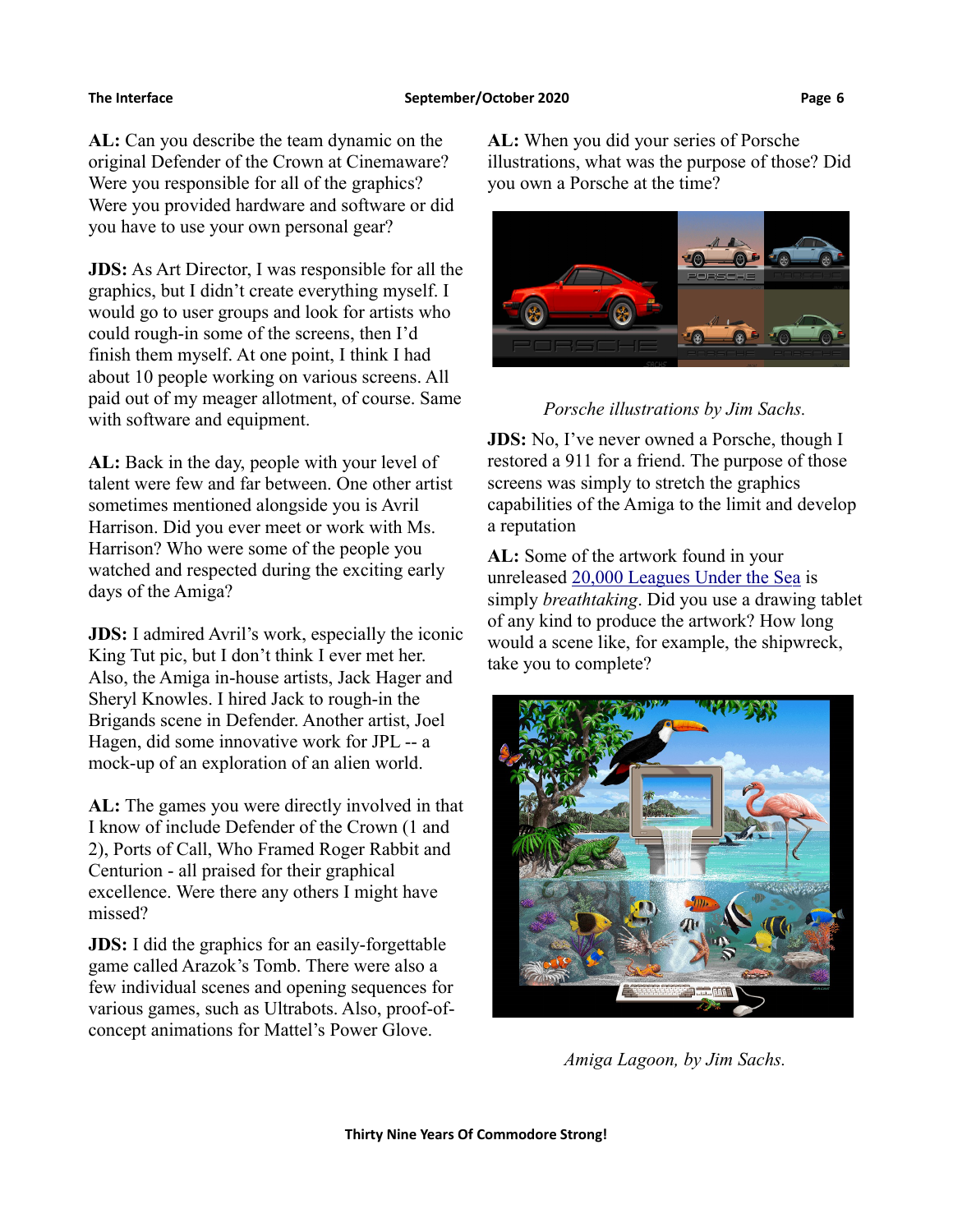**JDS:** I always drew with the mouse. Scenes like that would usually take a week to 10 days.

**AL:** Something I've often wondered is how you transferred your digital paintings to print. Can you talk about the process you employed to create a piece of digital artwork (raster images, in relatively low resolution) to a gorgeous poster or cover of a book? The epic image for Brilliance comes immediately to mind. If that were printed today through normal means, it would be smaller than a vertical postcard and blurry. Back in the day, how did you do it?

**JDS:** I photographed all of my earlier low-res screens directly from a 1080 monitor with Ektachrome slide film. The CRT raster lines would blur the pixels together nicely. It wasn't until years later that color printers were able to do justice to computer graphics. The Amiga Lagoon pic that you're referring to was the first AGA hires image I did. It was commissioned by Digital Creations to show off their Brilliance paint program, and they gave me an Amiga 4000 as payment. I still did that one the normal way, with a mouse – just a lot more dots than usual.

**AL:** What was your working relationship with RJ Mical? Did you ever work directly with any of the other founders of the Amiga?

**JDS:** RJ and I had a somewhat contentious relationship when we were doing the game. He would complain about his 16-hour days, and I said that sounded like a vacation compared to my 20-hour days. We became friends afterward, and have remained so for 30 years. I worked with Carl Sassenrath when I did the splash screen and all the user interfaces for CDTV.

**AL:** Your work is legendary in its realism and attention to detail. Were you ever drawn to the siren song of 3D modeling and animation in the 1990s as those tools began to rapidly evolve?

**JDS:** When I was working with Aegis, Allan Hastings wrote Aegis Videoscape 3D, and I played with that a lot. I modeled the Nautilus, with an eye toward doing 20,000 Leagues as a 3D project, but the quality just wasn't there until Hastings and Stuart Ferguson went to NewTek and created Lightwave.

**AL:** After your Commodore years, you worked on a wildly popular screen saver called the SereneScreen Aquarium. I actually owned a legit copy for Mac on System 9.2 around the year 2000 or so. Can you talk about how you came about this very cool program, and what your personal role was?

**JDS:** Well, my role was creating it, start-to-finish. It was a one-man project. I had seen the pathetic fish screensaver that Microsoft was using on Windows, and decided to take the genre away from them. The Microsoft program just dragged 2D bitmaps across the screen, so I knew I could do a lot better with animated 3D models. It's still the No 1 screensaver, and available at [SereneScreen.com.](https://www.serenescreen.com/v2/) Sales have dwindled, but thanks to Roku, it still provides my income 20 years later.

**AL:** Something I've always wondered: was your beautiful ocean-themed illustration for Brilliance the inspiration to create SereneScreen years later?

**JDS:** Yes, I planned to use the different sections of that pic to develop a series of SereneScreen programs. Besides the saltwater tank, there was to be a freshwater tank, a terrarium, a butterfly habitat, and an aviary. But I got busy building my castle, and never completed any of the other programs.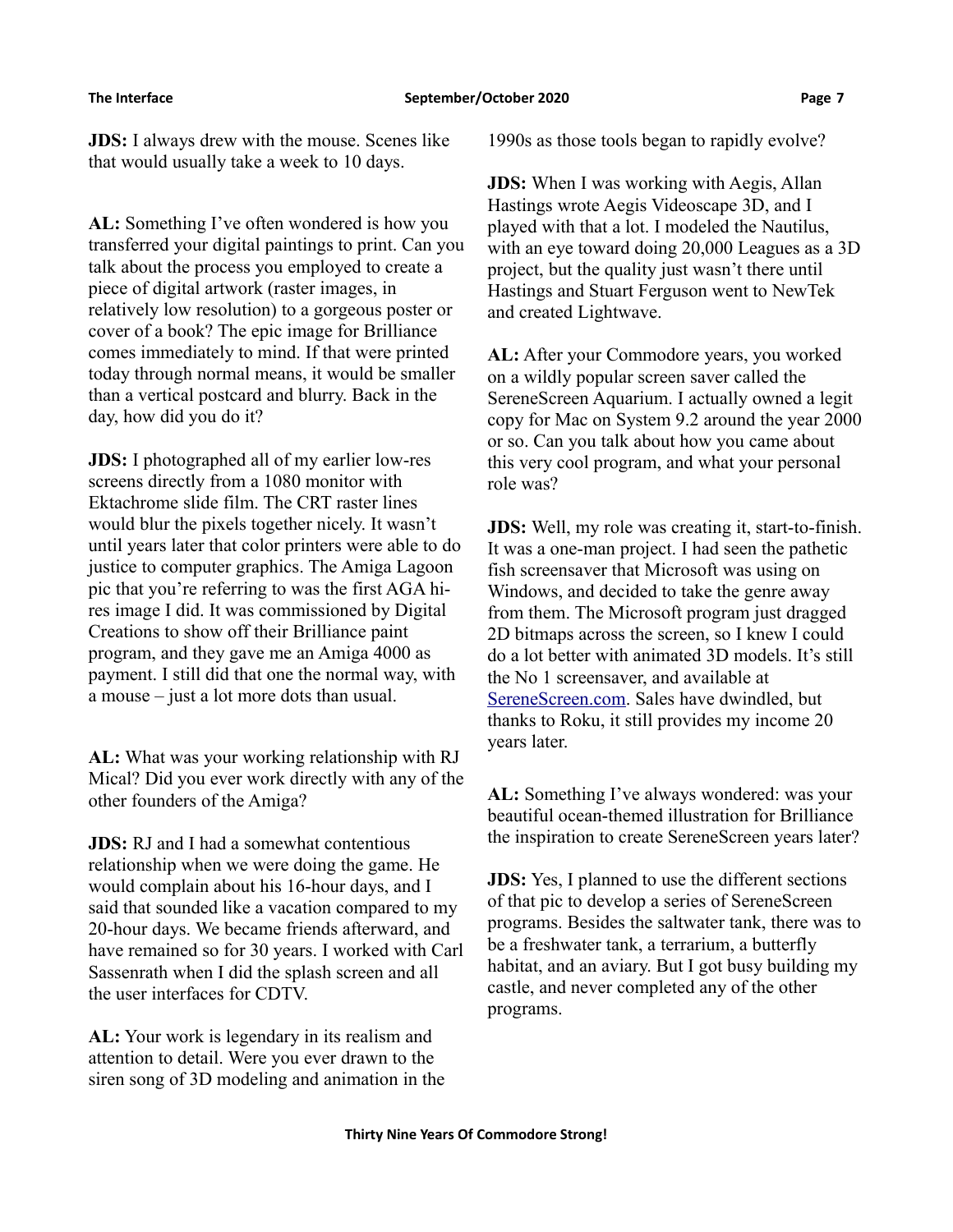**AL:** The level of realism in the Aquarium was stunning. The fish, to me, looked so incredibly lifelike, as if you composited video footage of real fish swimming in a 3D space. What hardware and software did you use to model and animate the creatures?

**JDS:** I created all the objects in Lightwave, went to aquarium shops to photograph fish and coral, and programmed the whole thing in C++ and DirectX. The hardware was just a standard PC.

**AL:** Today in 2020, I've seen a lot of your past work represented on the web as pulled straight from original files via emulation. Oftentimes, [this](https://www.amigalove.com/viewtopic.php?t=38)  [work is shown literally](https://www.amigalove.com/viewtopic.php?t=38) without being reformatted to a 4:3 aspect ratio. Does it bother you to see your art distorted for future generations?

**JDS:** It bothers me a lot ! Whenever I see one of those wide-stretched images, I always try to contact the owner of the site and urge them to fix the aspect-ratio.

**AL:** At what point did you migrate from the Amiga? Did you ultimately walk the path of the Mac, PC or Linux (or a combination of some sort)?

**JDS:** I switched around '94 after doing Defender 2 for CD32. I just went with the PC, not Mac or Linux. It was obvious the Amiga was done, and I needed a more widespread platform to create the 3D software for the CompuTrainer bicycle training device.

**AL:** Years ago I read that you had designed an incredible home in Oregon that was fantastical in design and scope. Did you ultimately complete the original design the way you wanted? Are you still in that home today?

**JDS:** I've been working on it about 15 years, and we hope to move in next month.

**AL:** Do you have any regrets about the Commodore days, or projects you wish you'd completed?

**JDS:** Well, of course the real heartbreaker was 20,000 Leagues. I've never completely recovered from Disney turning that one down.

**AL:** Do you think of yourself more as a programmer, or an artist, or a perfect hybrid between the two?

**JDS:** I'm an artist first. The programming aspect allows me to instantly know whether an effect will be possible, but art must lead the way.

**AL:** Where have your interests taken you these days in your retirement?

**JDS:** Not really retired yet. At 71, I'm still hoping to start a career making movies *[AL: In fact, Mr. Sachs finished a screen play just days before completing this interview.]*

**AL:** Do you still keep in touch with any of your colleagues from the Commodore/Amiga days?

**JDS:** I worked a lot with Reichart Von Wolfsheild (creator of Firepower, Return Fire, Disney Animation Studio and the Roger Rabbit game). He's been staying in my castle, riding out the Covid quarantine. I re-connected with quite a few of the old Amiga guys at the 30th reunion, including RJ, Carl Sassenrath, Dale Luck, and Dave Needle.

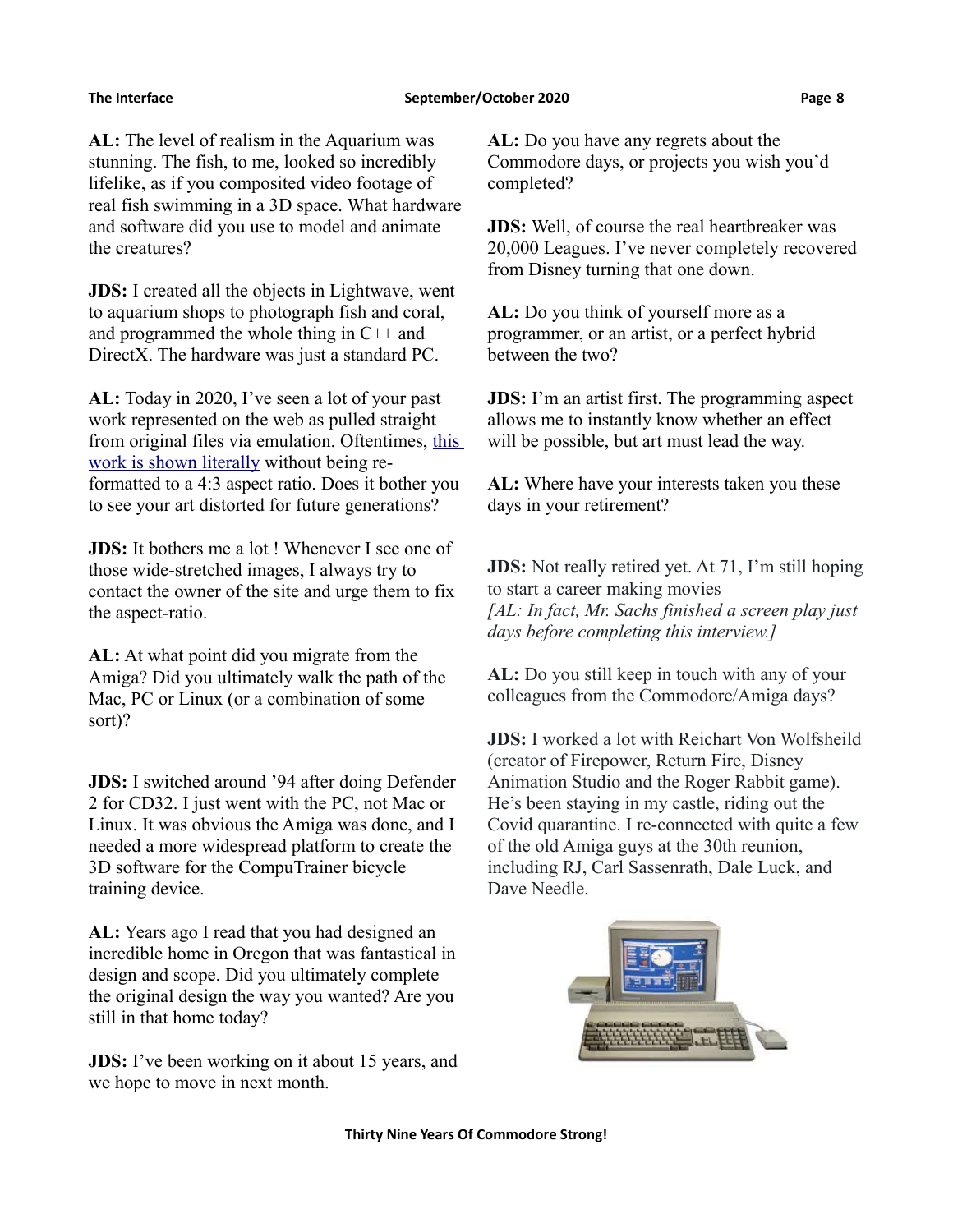

## **A Brief History of "Zork"**

by Guest Contributor Rob Lammle

Zork is a text-based video game, a genre also known as "interactive fiction," whose defining feature is the absence of typical video game graphics. Instead, the game's environments and the actions you take are described for you. For example, the first line of Zork is, "You are standing in an open field west of a white house, with a boarded front door. There is a small mailbox here." Using a series of simple commands, you direct the main character to do something, like "open mailbox." To which the game will reply, "Opening the small mailbox reveals a leaflet." Naturally, you would then "take leaflet," "read leaflet", and then maybe "walk east" to get to the house. The story unfolds from there as you collect items, like a sword, a lantern, rope, and other adventuring necessities, before entering a vast, underground cave where you'll face enemies inspired by "The Lord of the Rings," like elves, trolls, and the darkness-lurking grue.

## **How Old is Zork?**

Zork was written between 1977 and 1979 by MIT students Tim Anderson, Bruce Daniels, Dave Lebling, and Marc Blank.

The young geeks got the idea for Zork from the first text-based video game, "Adventure" (also called Colossal Cave Adventure or ADVENT, because the computer it ran on could only use so many letters in the command line). Adventure was created in 1976 by Will Crowther, a student at Stanford, as a simulation of Mammoth Cave in Kentucky, with a few Tolkien-esque fantasy elements thrown in by fellow Stanfordite Don Woods. The MIT guys weren't impressed with Adventure's limited two-word command structure ("kill troll"), so they wrote Zork to understand complete sentences ("kill troll with sword").

# **Most People Didn't Have Computers Back Then, So Who Played Zork?**

Originally, Zork and Adventure were both written for the PDP-10, a room-sized computer mainframe that was popular with universities in the late-1970s. Adventure was written in a very common programming language called FORTRAN, so copies of the game spread rapidly among mainframe users. Zork, however, was written with MDL, a more specialized language that wasn't as popular. So, for a while, the only way to play Zork was to log on to the MIT PDP-10 through ARPAnet, an early version of the Internet, and run it remotely. Zork was never officially announced to the world; people just heard about it through ARPANet, making it an early viral sensation.

Just as home computers were becoming more commonplace, a commercial version of Zork was released by Infocom, a company founded by Anderson, Lebling and Blank. However, they didn't initially intend to sell Zork. They set out to create serious productivity software for the home and business market, but when they realized they didn't actually have any of those programs written yet, they decided Zork sales could fund their future endeavors.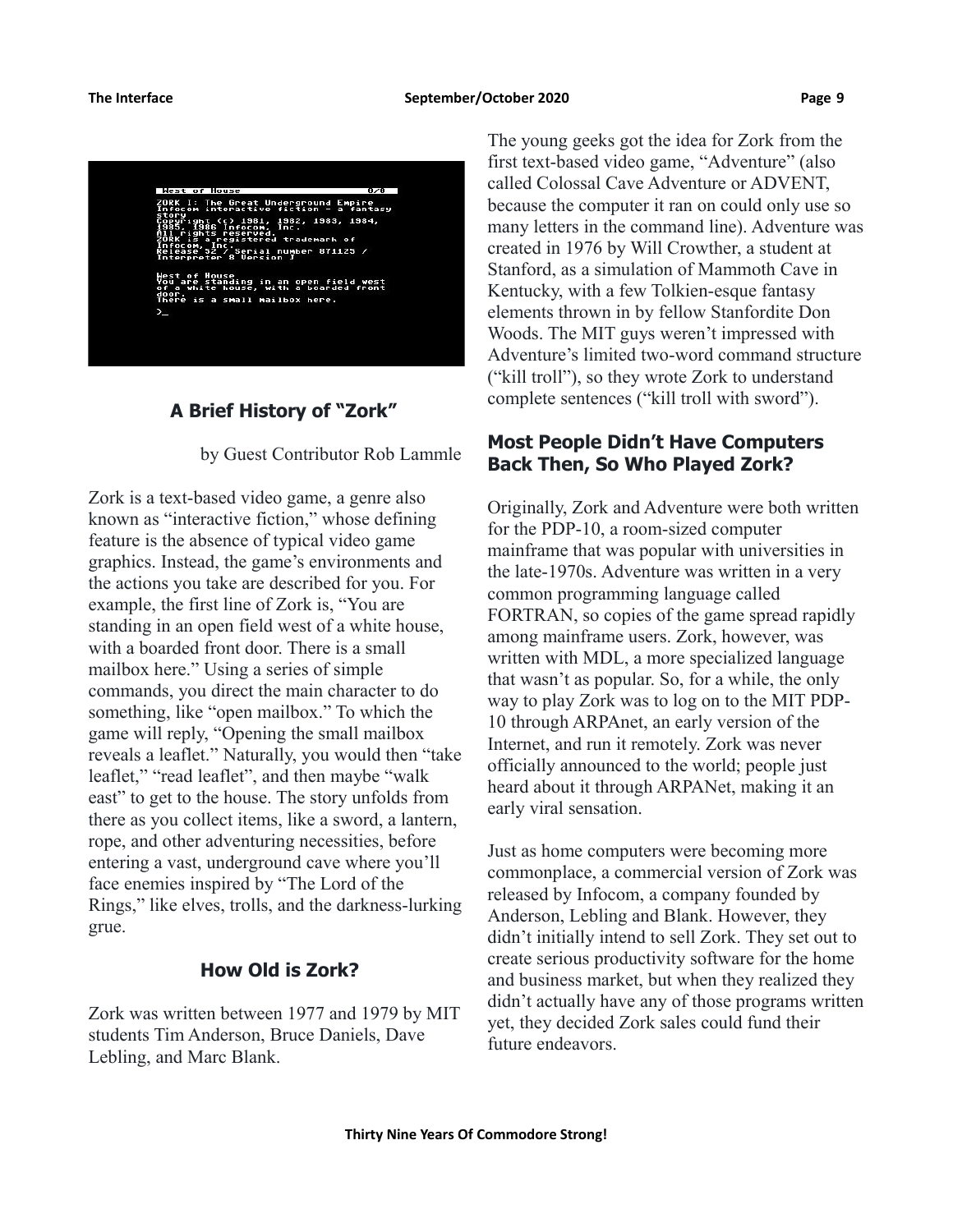Since the game was too big to operate on these early home computers, they had to break it into three parts: "Zork I: The Great Underground Empire" (1980), "Zork II: The Wizard of Frobozz" (1981), and "Zork III: The Dungeon Master" (1982). Although Zork was first released for the TRS-80 computer, it was eventually ported to just about every home computer, like Apple II, Atari computers, Commodore 64, and the IBM PC. It was a pretty big hit, selling over a million copies.

The success of Zork compelled Infocom to forget their original plan of creating business software and focus on text video games throughout much of the 1980s, releasing over 40 games across a variety of fictional genres. Of course some of these games were Zork sequels and spin-offs, like the "Enchanter" trilogy (1983-1985), "Beyond Zork: The Coconut of Quendor" (1987), and the prequel, "Zork Zero: The Revenge of Megaboz" (1988).

## **What Made Zork Such a Hit?**

There are quite a few things that set Zork and other Infocom games apart from the competition. For one, Infocom games had creative, addictive puzzles and mazes that drove players batty. Some gamers even wrote Infocom letters, asking for a hint to help them get past particularly tough brain teasers. This became so common that Infocom created a monthly newsletter for fans, called the New Zork Times, where they doled out clues, but also told players about upcoming games. Later, Infocom sold Invisiclues hint books. The books were printed with invisible ink that could only be revealed with a special marker, so players could get clues as-needed without spoiling anything farther in the game.

Marketing was also a huge factor in Infocom's success. In the early 80s, computer games were mainly sold through mail order or at specialized computer stores. Zork and other Infocom titles,

though, also graced the shelves of bookstores. Readers weren't necessarily concerned about the latest whiz-bang graphics, but they did appreciate the deeper storyline, descriptions, and characters available with Infocom titles. In fact, Infocom became so well known for its writing that when Douglas Adams, author of "The Hitchhiker's Guide to the Galaxy," was approached to adapt his novel as a video game, he said he wouldn't work with anyone but Infocom. The resulting Hitchhiker's game, released in 1984, became one of Infocom's biggest sellers.

Finally, during the development of the 1982 mystery game "Deadline," the programmers realized they couldn't fit everything into the game. So they created a portfolio of physical items, like mock crime scene photos and police reports, and included them in the box with the game's 5.25" floppy disks. Players remarked that these "feelies," as they became known, added to the overall game experience, so Infocom started including them with all their titles. Sometimes feelies were useful, like maps and blueprints, while others were simply there for fun, like an empty plastic bag in the Hitchhiker's Guide game that supposedly contained a microscopic space fleet.

To capitalize on the success of feelies, new editions of the Zork games were released with items like travel brochures to fictional lands, a guide to an underground amusement park, a history of the Great Underground Empire, shares of FrobozzCo stock, and even a Zorkmid coin, the official currency of the Great Underground Empire. As you might expect, many fans purchased the Zork series all over again, just so they could add the feelies to their collection.

### **Is Infocom Still Around?**

Sadly, no. In 1984 they finally got around to working on serious business software and released a database program called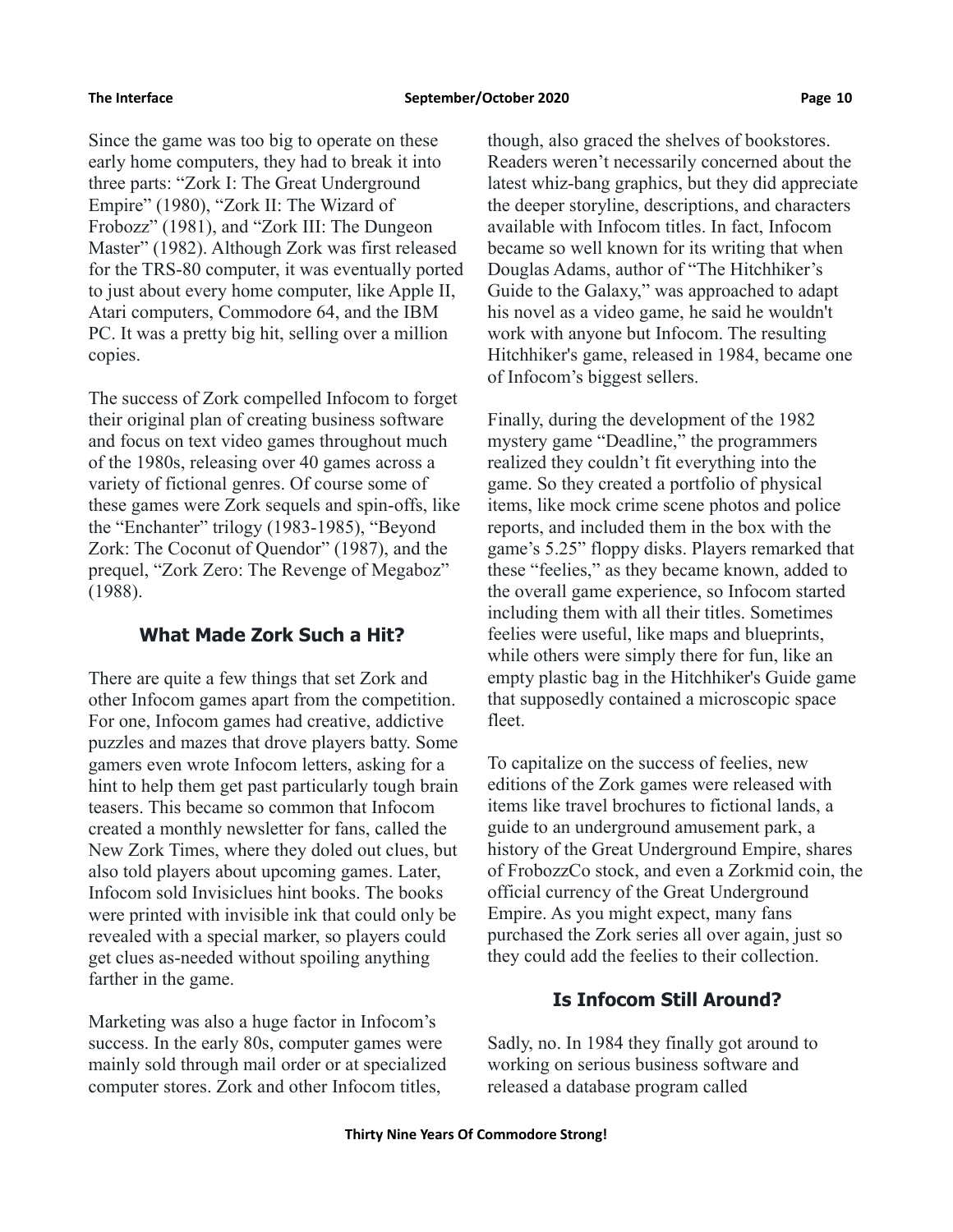"Cornerstone." The company sank a lot of money into Cornerstone's development, but it wasn't very well received by consumers. On the verge of bankruptcy, Infocom accepted a buy-out offer in 1986 from Activision, the company behind video game classics like "Pitfall" and "Chopper Command." Unfortunately, due to the increased emphasis on graphics in video games, as well as poor management at Activision, Infocom was shuttered in 1989.

After closing Infocom, Activision continued to use the beloved Infocom name and Zork brand to create additional sequels, like "Return to Zork" (1993), "Zork Nemesis" (1996), and "Zork: Grand Inquisitor" (1997). These games were a big departure from the original text-only gameplay. The new Zorks featured extensive graphics and even full-motion video scenes starring actors, like Dirk Benedict, Rip Taylor, and Michael McKean. Hardcore Infocom fans generally don't even acknowledge that these games exist.

# **What Does 'Zork' Mean?**

The word 'Zork' doesn't really mean anything. It's just a nonsense word the MIT guys sometimes used as an exclamation ("Zork!"), but also as a placeholder name for a program that was still being written. However, the game was briefly called "Dungeon," until TSR, the company behind "Dungeons & Dragons," threatened to sue. They reverted back to Zork and the name simply stuck.

# **Does Anyone Remember Zork?**

Just about anyone who had a computer in the early 1980s played Zork or one of its Infocom progeny. In addition, because of its mainframe origins, it was a big hit with early hackers and programmers, who included references to the game in their own programs. Zork is also a major topic of the 2010 documentary, "Get Lamp," an in-depth history of the interactive fiction genre,

including interviews with almost all of the major pioneers of text adventures.

Perhaps one of Zork's longest lasting legacies is the grue, a "sinister, lurking presence in the dark places of the earth," whose insatiable appetite for adventurers is only tempered by its fear of light from a lamp. One of the most famous lines from Zork — "It is pitch black. You are likely to be eaten by a grue" — can be found referenced all over the internet, in old and new video games, and in nerdcore rapper MC Frontalot's homage to Zork, "It is Pitch Dark" (the music video even has a cameo from Steve Meretzky, one of the lead game designers at Infocom).

# **Can You Still Play Zork?**

Thanks to the Internet, good video games never die. A quick Google search will lead you to hundreds of websites that host an online version of Zork, and some even have it available for download. If you're a modern gamer with a copy of "Call of Duty: Black Ops," an Easter Egg on the main menu lets you play Zork on your Xbox, PS3, or Wii. (Bonus: If you find it, you'll get the "Eaten by a Grue" achievement.) You can also play Zork, as well as many new interactive fiction games — yes, people still make them — by downloading the Frotz app for the iPhone/iPad.

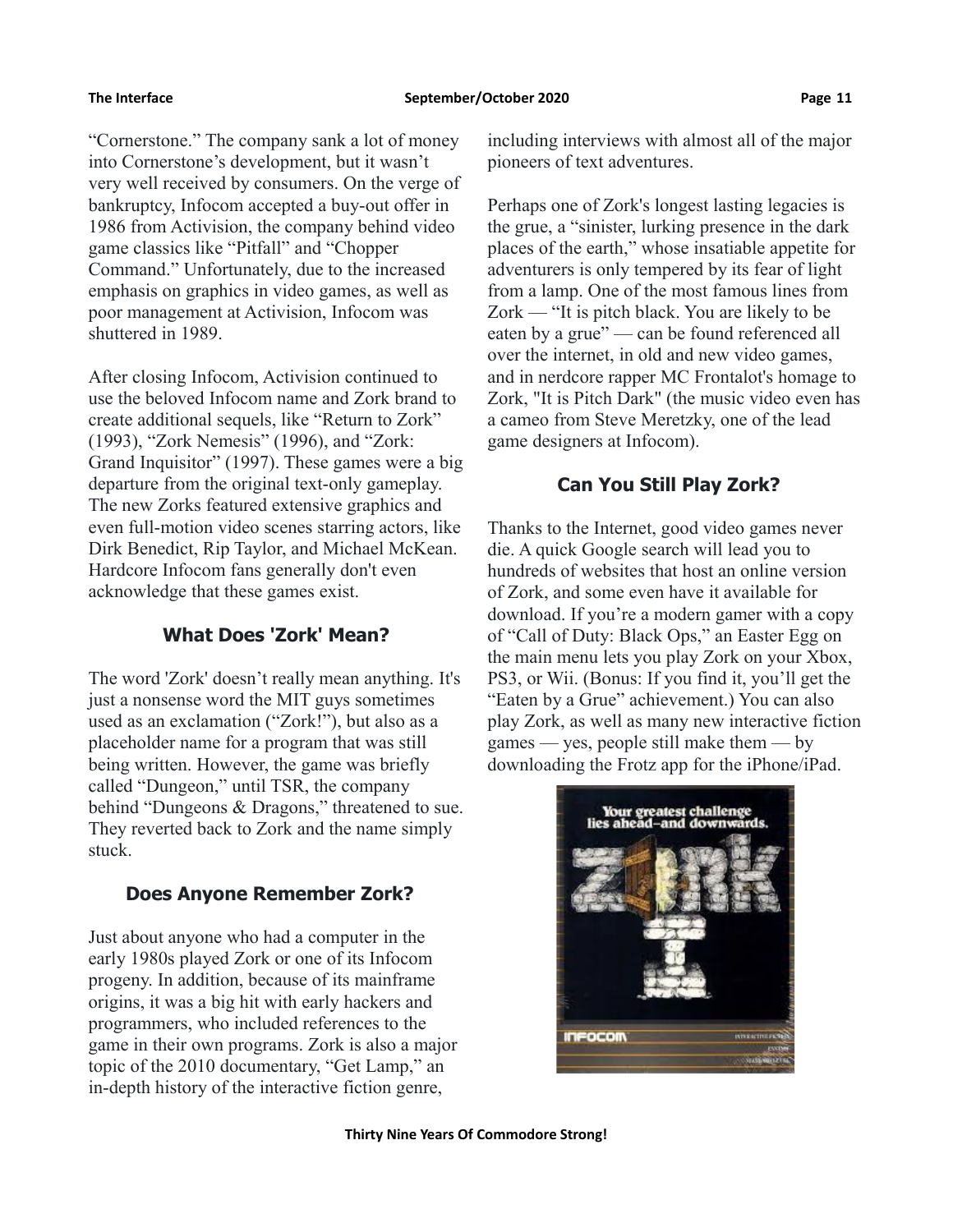

### **IN SEARCH Of AN AMIGA CD32**

by Guest Contributor Brad Hansen

(The Amiga CD32 was Commodore Business Machines last, marketed product before the company went bankrupt in May, 1994. The Amiga CD32 is known as the world's first, 32-bit game console. It's been theorized that if the CD32 had been sold in sufficient numbers, it would have saved CBM from bankruptcy.)

Where to acquire an Amiga CD32? I looked on eBay; there were a couple at \$1000 plus - not in my budget. How to hunt one out? The first person I thought of contacting was Robert Bernardo, president of the Fresno Commodore User Group, leader of the Southern California Commodore & Amiga Network, and leading figure of a couple of important Commodore shows like CommVEx, the Commodore show in Las Vegas; PaCommEx, the Pacific Commodore Expo in Seattle; and CLASS, the Commodore Los Angeles Super Show. Robert had helped me a few years ago when I was searching for a big-box Amiga. I contacted Robert, explaining to him that I was looking for a CD32 to write about it for the magazine. If you mention our magazine – Amiga Future – it gives you a lot more pull in the community. I never forget to mention it! Robert said I should contact the AmigaKit UK store. He told me that he had been there recently on a visit and noticed a large box with untested CD32's. My first real starting

point to check out! I thanked him and said that's what I would do.

I live in California; if it's 6 am where I am, it's 3 pm in the UK. The first hurdle – to call when you have a chance of speaking to someone. Early in the morning I phoned AmigaKit and spoke to Christopher (AmigaKit Technical Services), I told him who I was and what I was looking for. I mentioned that Robert had directed me to AmigaKit and mentioned the box of untested CD32's. The first thing Christopher told me was that the CD32's had been tested and that none of them were working. I replied that this was fine with me, that I only required a complete unit. I had a friend close by with a YouTube channel who repaired Amiga hardware. Christopher went away to talk to management and a short time later came back and said he could send me a nonworking unit and at a fair price. I said great and asked when could he do that, and he said that at the moment he was quite busy; he had something like back-orders 500 orders to process, because things had really picked up since COVID-19. I agreed to phone him back the following week, which he said would be fine.

This began a 6-week routine of calling Christopher and him putting me off, but I felt I was slowly whittling him down. He asked if I would prefer a US power supply and then if I was interested in the CD32 joypad. I said yes to both these bits, but the price began to rise. He later told me that he had put together a unit but found the CPU was bad. He replaced it, and when he started it up, he got a green screen, which he believed only meant bad RAM. I started to think that part of Christopher's stalling was that he really didn't want to send me merely a piece of junk but really wanted me to have the right unit that as close to working as possible. I appreciated that. Finally by the end of that week, he shipped me that unit; the total cost including shipping was \$250.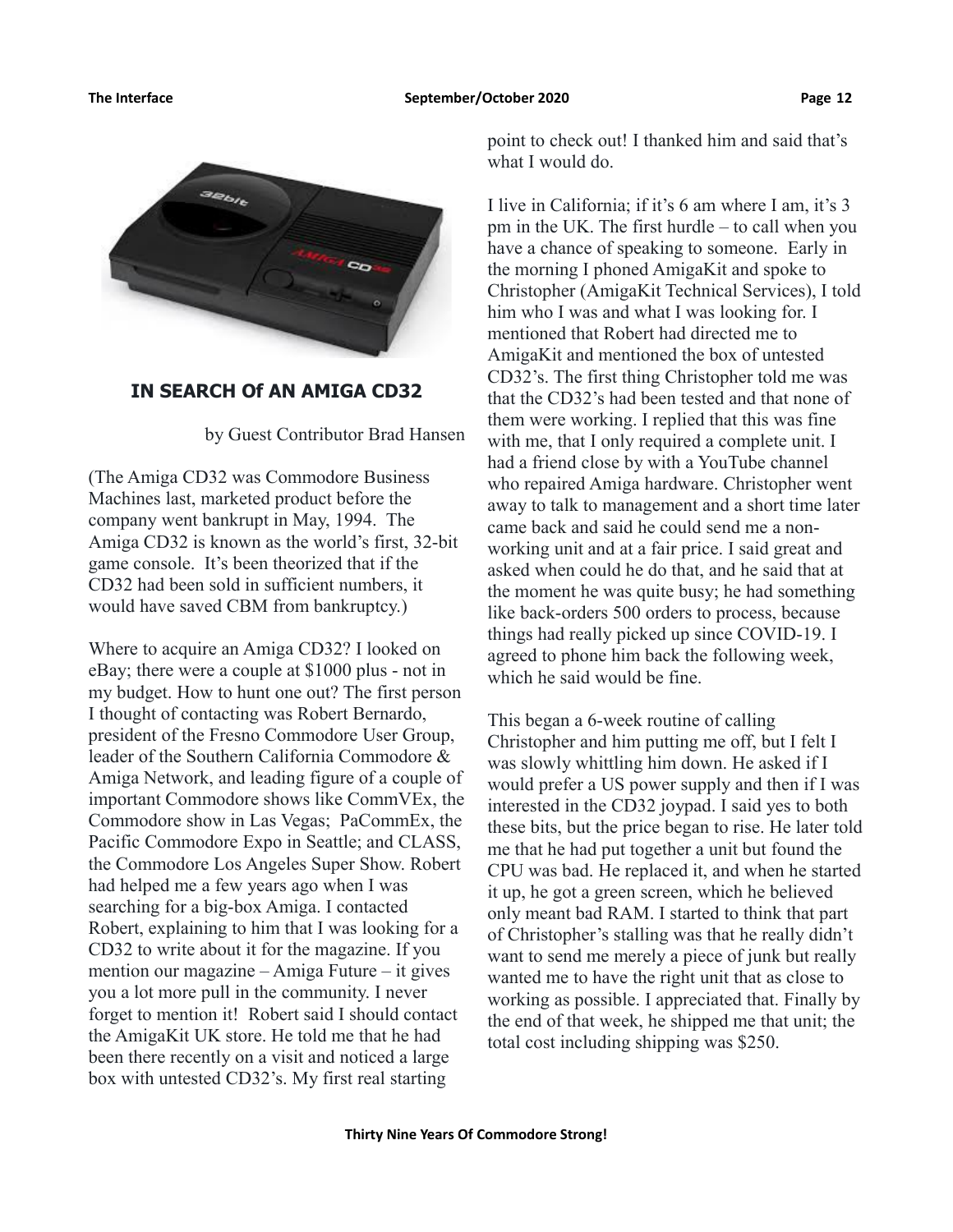The unit arrived in less than a week, packed incredibly well. Cheers to Christopher! I immediately sent it off to my friend Jonathan Vine, who runs the YouTube channel and store, "RetroFriends". Jonathan and I have been working together for a couple of years now, "I'll trade you this monitor, if you give me that scan doubler?", and such. We only live about 20 miles apart, but with the virus raging, it has been meant we had to do things by post/mail.

When Jonathan received the CD32, he tested the motherboard; a green screen usually means bad RAM, but in this case the RAM was good. Jonathan spent a number of hours troubleshooting the motherboard and finally found two dead contacts on the Akiko chip, ran a by-pass on them, and then got the CD32 opening screen with sound. Will it spin up a CD? Sadly it would not, but after trouble-shooting the CD drive, Jonathan discovered that it had a broken gear that was almost impossible to find and which could not be 3D printed.

Anyway, as it happened, I did have another CD32, sort of, in that I had the case with a drive assembly. I sent that CD32 to Jonathan and after changing it, it functioned OK, so that was a bit of good luck! It loaded and played the CDs we had! However, it had a problem that a lot of CD32's suffer from, in that on closing the CD lid it did not start the drive unless you put some small additional weight on it. Credit to Jonathan, he is not someone who does things in half measures. He set out to find why this problem was so common on CD32's. What he discovered was that the center pin of that drive assembly was sitting too high to allow the lid to close all the way, so he fashioned a tool out of a screwdriver to adjust the pin downwards. He tested it a number of times to find the sweet spot for the pin to sit. Problem solved! Jonathan made 4 YouTube videos out of his extensive trouble-shooting and fixing of the CD32, which you can find at RetroFriends on YouTube. His video number 4 is the one that

covers the fix for the CD32 not spinningup/closing lid problem.

It has been a 2 month journey from California to the UK and back again, with a lot of help from everyone involved, but it feels great to now have a working Amiga CD32.



The November/December issue of The Interface will be out sometime at the beginning of 2021. most likely in January, conditions withstanding.



### **>>--> Officers and Keypersons <--<<**

| The Interface Editor  Lenard Roach    |  |
|---------------------------------------|--|
|                                       |  |
| Club equipment  Roger Van Pelt        |  |
| Meeting place reservation  Dick Estel |  |

### -**The Small Print-**

The Fresno Commodore User Group is a club whose members share an interest in Commodore 8-bit and Amiga computers. Our mailing address is 185 W. Pilgrim Lane, Clovis, CA 93612. We meet monthly in the meeting room of Panera Bread, 3590 West Shaw, Fresno, CA. The meetings generally include demonstrations, discussion, and individual help.